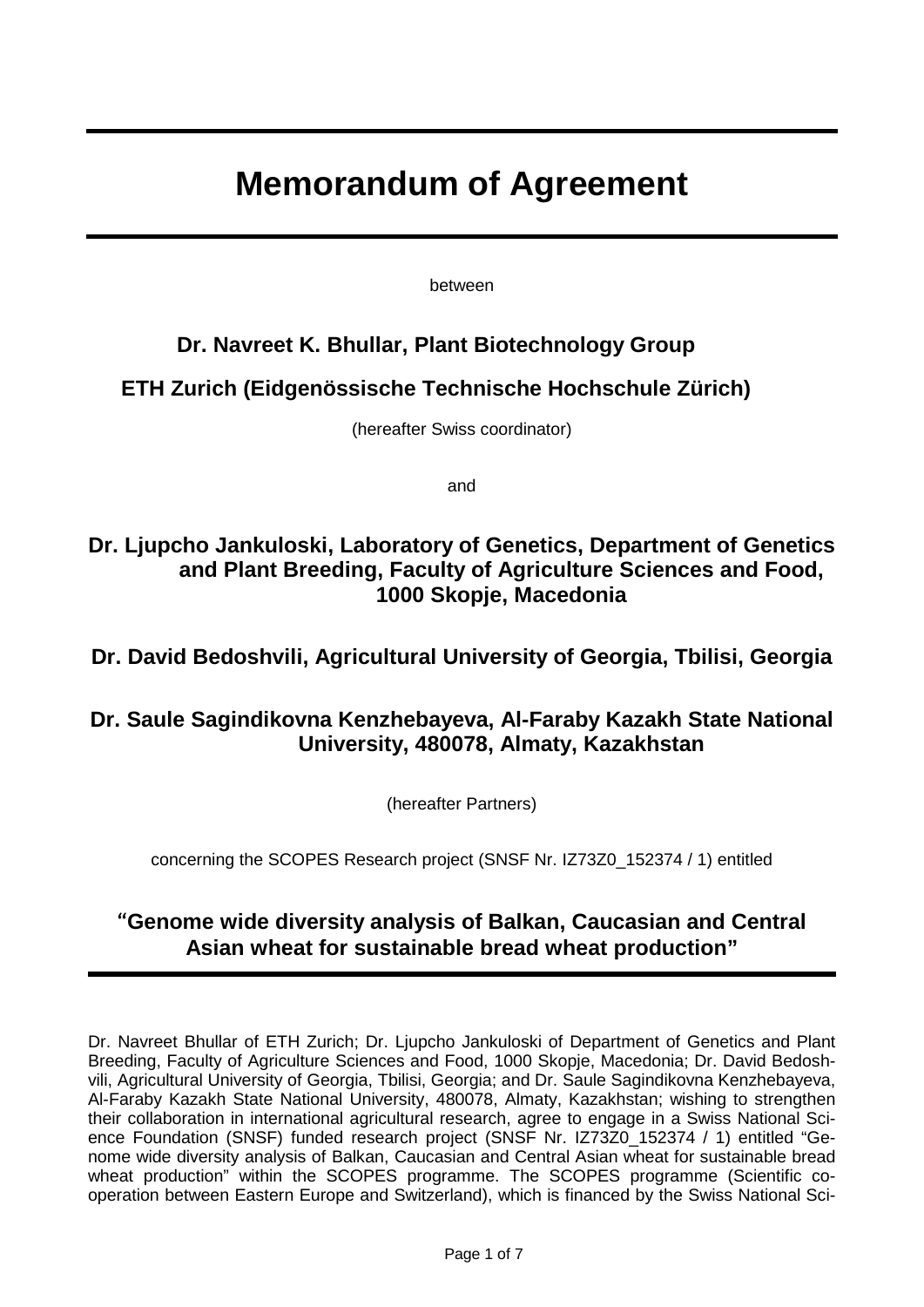ence Foundation (SNSF) and the Swiss Agency for Development and Co-operation (SDC), promotes scientific co-operation between research groups and institutions in Switzerland and Eastern Europe as well as the new independent states of the former Soviet Union (NIS).

### **Article 1: Objectives**

- 1.1. The research activities are to be conducted by the parties as per the timetable for the project set out in the project proposal (Appendix A).
- 1.2. Swiss coordinator and the partners in each country accept responsibility for the success of their respective part as well as for the overall project. The Swiss coordinator leads and represents the research consortium before the SNSF and is the responsible grantee for the SNSF. The SNSF addresses all communications concerning the grant to the Swiss coordinator and all the awarded funds are transferred to this person's institution. The entire grant is administered at ETH Zurich, from where funds can be transferred to the institutions of the partners. Each partner is responsible vis-à-vis the SNSF for using the funds received appropriately according to the budget plan agreed with the Swiss coordinator.
- 1.3. The responsible partners in each country will comply with the accomplishment of outreach/ capacity building objectives of the project by incorporating the project into their teaching, training and extension activities.

### **Article 2: Period of assignment**

2.1. The research project is assigned for a period of three years (July 2014- June 2017).

### **Article 3: Budget (in CHF) and payments**

- 3.1. Funds may only be transferred to researchers who are listed as other grantees in the ruling, to a project specific account.
- 3.2. Funds transferred to the partners are exempt from value-added tax. With regard to the value-added tax legislation, it is important that the funds are not requested via an invoice, but exclusively via a payment request. The Swiss coordinator being the responsible grantee needs to make the payment as per agreement.
- 3.3. The general guidelines about the funds are as follows:
	- 3.3.1 Swiss coordinator, Dr. Navreet K. Bhullar, is the main responsible for managing the research funds and for transfer of funds to partners.
	- 3.3.2 The Swiss coordinator will transfer the funds in 3 4 instalments each year to partners. Each partner will be responsible for providing a short progress report to the Swiss coordinator before next transfer can be released.
	- 3.3.3 For projects funded in the framework of funding instruments concerning international cooperation, indirect costs (overhead) are excluded. In exceptional cases only, partners may apply for a maximum of 10% of their budget for overhead costs with prior agreement with Swiss coordinator. However, the amount received must be confirmed by the relevant institution using the appropriate form provided by SNSF.
	- 3.3.4 Individual grants: The payments of the individual grants are to be immediately confirmed with signature by the person(s) receiving the contributions (confirmation from the country specific partner is not enough). The confirmation should include the project number, the duration of involvement, the percentage of working time allotted to the project. A form for individual grants will be available from SNSF. The confirmation certifies that the recipient received the grant provided for his/her research activities in the framework of the SCOPES grant. It is paid only at the home institution of the re-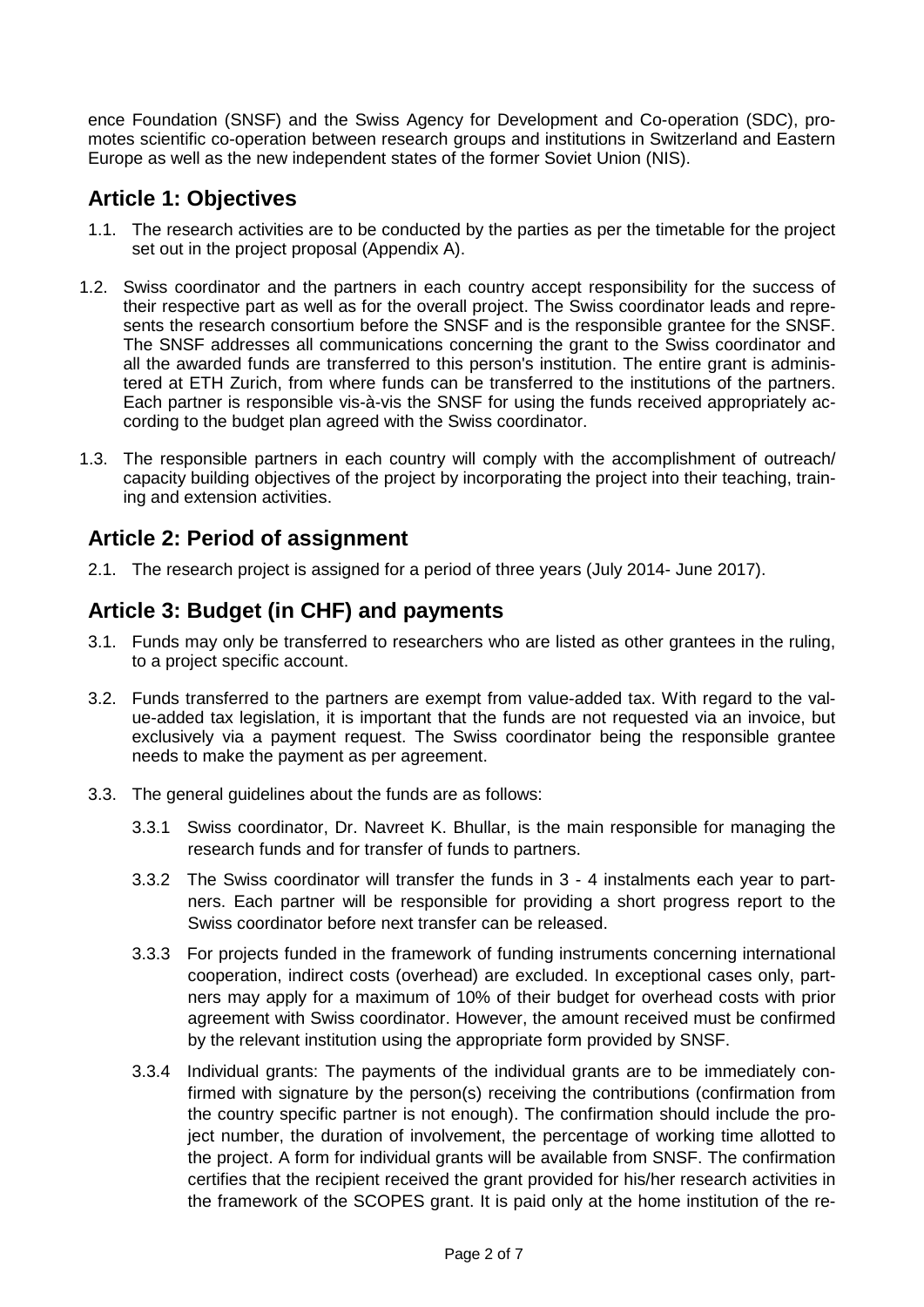cipient. During a stay in Switzerland he/she does not receive an individual grant. The confirmation is a receipt and is part of the financial report, which is also signed by the Swiss co-ordinator/main responsible of budget. In general, Individual grants are only meant as additional financial support to existing scholarship/salary and should not be taxed. The maximum of 500 CHF equivalents can be granted as Individual grant per person per month.

- 3.4. Not eligible costs:
	- Expenditure incurred before and after the dates of the project
	- Interest of debt, purchase of land and buildings
	- Fines, financial penalties and expenses of litigation, bribes
	- Activities supported from other sources
	- Pay taxes or duties of any kind, nor to buy insurances of any kind in any of the countries involved
	- Administrative costs
- 3.5. Upon expiry of the grant, any unused funds need to be repaid to SNSF no later than 30 days after compiling the final financial report, unless the funds in question amount to less than CHF 50.

| Partner /category of<br>funds | Year 1 | Year 2 | Year <sub>3</sub> | <b>Total</b> |
|-------------------------------|--------|--------|-------------------|--------------|
| Swiss coordinator             | 20,000 | 20,000 | 20,000            | 60,000       |
| <b>Partner-Macedonia</b>      |        |        |                   |              |
| Research funds                | 20,000 | 20,000 | 20,000            | 60,000       |
| <b>Partner- Georgia</b>       |        |        |                   |              |
| Research funds                | 20,000 | 20,000 | 20,000            | 60,000       |
| Partner- Kazakhstan           |        |        |                   |              |
| Research funds                | 20,000 | 20,000 | 20,000            | 60,000       |

3.6. The maximum budgeted amounts\* for the project comprise of the following items:

\*The breakdown of budgeted items will be separately agreed between Swiss coordinator and each partner based on the local research needs and the instalments will be determined accordingly.

3.7. Research funds include: Consumables (e.g. chemicals), maintenance and rental for apparatus. Original receipts must be provided for all expenditure. Field expenses also include expenses for participation in congresses, workshops, travel and stay in the partner institutions concerning the project. Research stays in the partner country should also be allocated in this budget category based on a flat rate. Research stays in the partner country should not exceed 3 months per year per person. All these expenses need to be agreed and approved by the Swiss coordinator in advance using the appropriate forms provided by the SNSF.

### **Article 4: Reporting**

#### **Scientific reporting**

4.1 Each partner provides a short research progress report to the Swiss coordinator, based on which decision for further transfer of funds can be made (managed on a 3-4 times each year basis depending on transactions planned each year).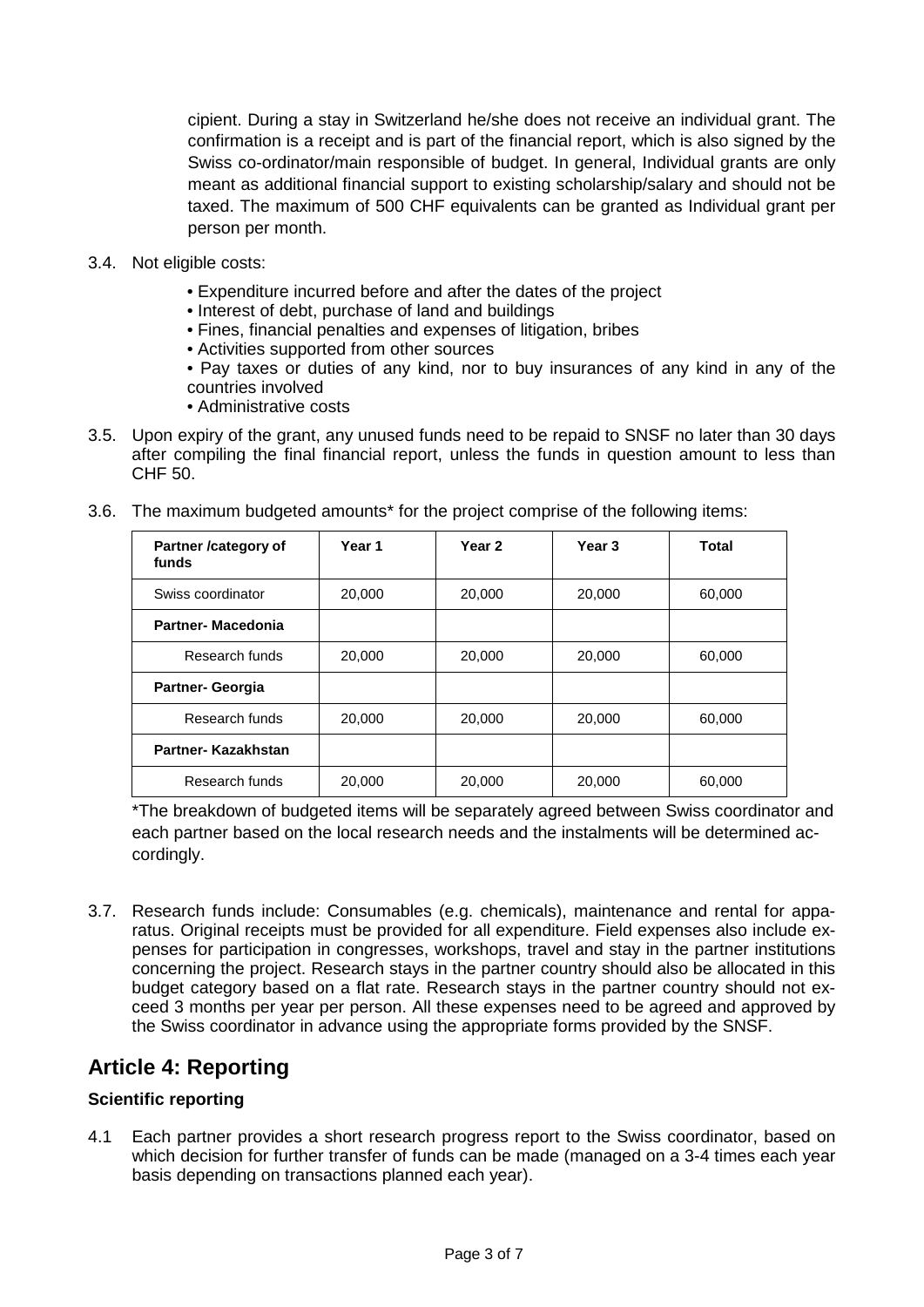- 4.2 Each partner provides a detailed research progress report to the Swiss coordinator, two months ahead of the deadline for the comprehensive report submission required by the SNSF. Therefore, individual partner country reports should reach the coordinator by April 2015, April 2016 and April 2017.
- 4.3 Based on country reports, a comprehensive progress report has to be submitted by the Swiss coordinator to SNSF every 12 months. The report has to cover all subprojects being carried out at the partner institutions. The progress report has to follow the provided guidelines.
- 4.4 In general, it is recommended to enter output data on SNSF projects (scientific publications, scientific events, knowledge transfer events, collaborations, etc.) in addition to sending the scientific reports. Swiss coordinator can update and complete these data at any time via mySNF, i.e. even after the conclusion of the project, but no later than the due date of a scientific report. The SNSF is only interested in data that are directly linked to the funded project and uses these data for the following purposes:

1. Along with the scientific results and the progress made in the preceding project, the data provide a basis for the evaluation of follow-up projects.

2. The data are entered in the web-based research database p3 (p3.snf.ch), where researchers and the general public can gain information on the research work funded by the SNSF.

3. The data serve as a basis for aggregated and anonymised quantitative analyses, e.g. with regard to the number of publications and patents produced in connection with SNSF projects in the course of a year.

#### **Financial reports**

- 4.5 Responsible grantee (Swiss coordinator) must annually submit a financial report. The financial report and the corresponding receipts should be submitted in electronic form via mySNF. The financial report has to cover the project parts in Switzerland and the partner countries. All the financial transactions can be audited.
- 4.6 The partners are responsible for the compilation of a financial report at their institution on the funds allocated to them and for the transmission of this report along with all receipts to the Swiss coordinator / responsible grantee ahead of the annual submission deadline.
- 4.7 The partners have to complete the appropriate excel list for financial reporting (Appendix B) and submit it with the relevant receipts. Receipts which are not written in English, German or French should be complemented with a short explanation in one of these languages, either on the official account forms or on the receipts themselves. The original receipts are to be appropriately retained in each country and an electronic/ scanned version should be sent to the Swiss coordinator. All receipts for foreign currency transactions should also state the equivalent amount in Swiss francs.
- 4.8 The responsible grantee solely enters his/her project costs in his/her financial report along with the instalments transferred to the project partners. The responsible grantee or the grant administration office compiles a financial overview of all sub-projects, reviews it and submits it along with all reports and receipts to the SNSF. This financial overview also serves as the basis for the figures to be entered in mySNF. If possible, the financial reports and receipts should be submitted exclusively in electronic form via mySNF. For this reason, the other grantees should make their reports available to the responsible grantee in electronic form.

#### **Article 5: Information**

The partner in each country, through the Co-ordinator, shall immediately inform the SNSF of any occurrence and/or event likely to affect the execution and/or the successful conclusion of the planned project.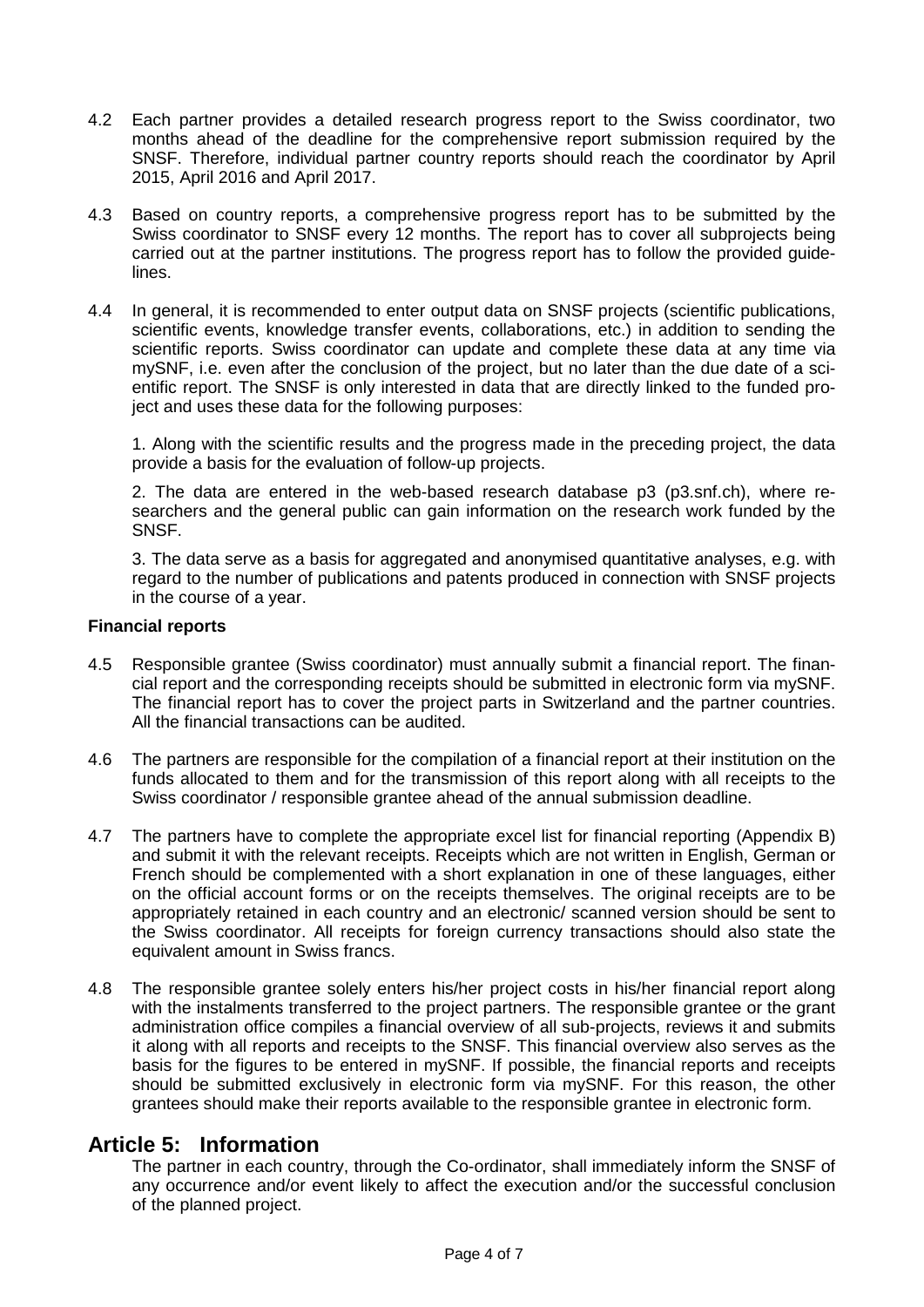### **Article 6: Ownership of Intellectual Property**

In respect of any discovery and/or invention derived from the execution of the project, the grantees shall consult and agree on the ownership of any intellectual property and/or the terms of commercial exploitation. In their consultations, the grantees shall have regard to their relative contributions as to the discovery and/or invention made. Being the main responsible, the Swiss coordinator will lead the process of securing IP rights. The Swiss coordinator and partners shall duly inform the SNSF of any agreements concluded and/or measures taken in view of protecting and/or exploiting such discoveries and/or inventions.

### **Article 7: Publication and Exploitation of Results**

- 7.1 The results obtained from this project are aimed at publication in international peer reviewed journals. Prior to publication/presentation of results derived from the project, the partners shall ensure that consent is obtained by all the relevant parties involved in their creation. In general, the results presented from all participating institutions will be co-authored by all participating individuals as per their respective contribution. In general, the Swiss coordinator will be the lead last author on all the joint publications. The order of authorship will be decided jointly by the project partners and in case of authorship conflicts between the participating partners, Swiss coordinator may make the decision on the author appearance order in the publication.
- 7.2 The partners in each country (Macedonia, Georgia and Kazakhstan) will ensure sound data collection, quality control, data analysis and interpretation for experiments conducted at the local sites.
- 7.3 For any publications arising from associated project activities in a particular partner institution (e.g. an associated PhD project), the individual partner for that country will be responsible for preparation of the manuscript(s) and send to the Swiss coordinator, who will support in publication process and serve as co-author.
- 7.4 Plagiarism is a serious offence in scientific publication. Therefore all the researchers involved will ensure that the manuscripts produced from the project are free of Plagiarism.
- 7.5 Swiss coordinator and partners shall state in any printed matter (publications, conference proceedings, etc.) that the activities laying ground to the published results were carried out in the framework of the programme SCOPES using the following text: "This work was supported by the Swiss National Science Foundation and the Swiss Agency for Development and Cooperation in the framework of the programme SCOPES Scientific co-operation between Eastern Europe and Switzerland."
- 7.6 The partners, through the Swiss coordinator, shall send a copy of all published papers to the SNSF.

### **Article 8: Confidentiality**

The partners and the Swiss coordinator shall hold confidential and shall not disclose to any third party secret or proprietary information received from each other in the framework of the execution of the project without written consent.

### **Article 9: Corruption**

The partners and the Swiss coordinator are obliged, neither to offer directly or indirectly advantages of any kind to third parties, nor to accept directly or indirectly gifts or other advantages, which could be interpreted as bribery or as illegal practice.

### **Article 10: Modifications and Amendments**

No modifications and/or amendments to this Co-operation Agreement shall enter into effect before having been agreed in writing by the involved parties, represented by the Coordinator.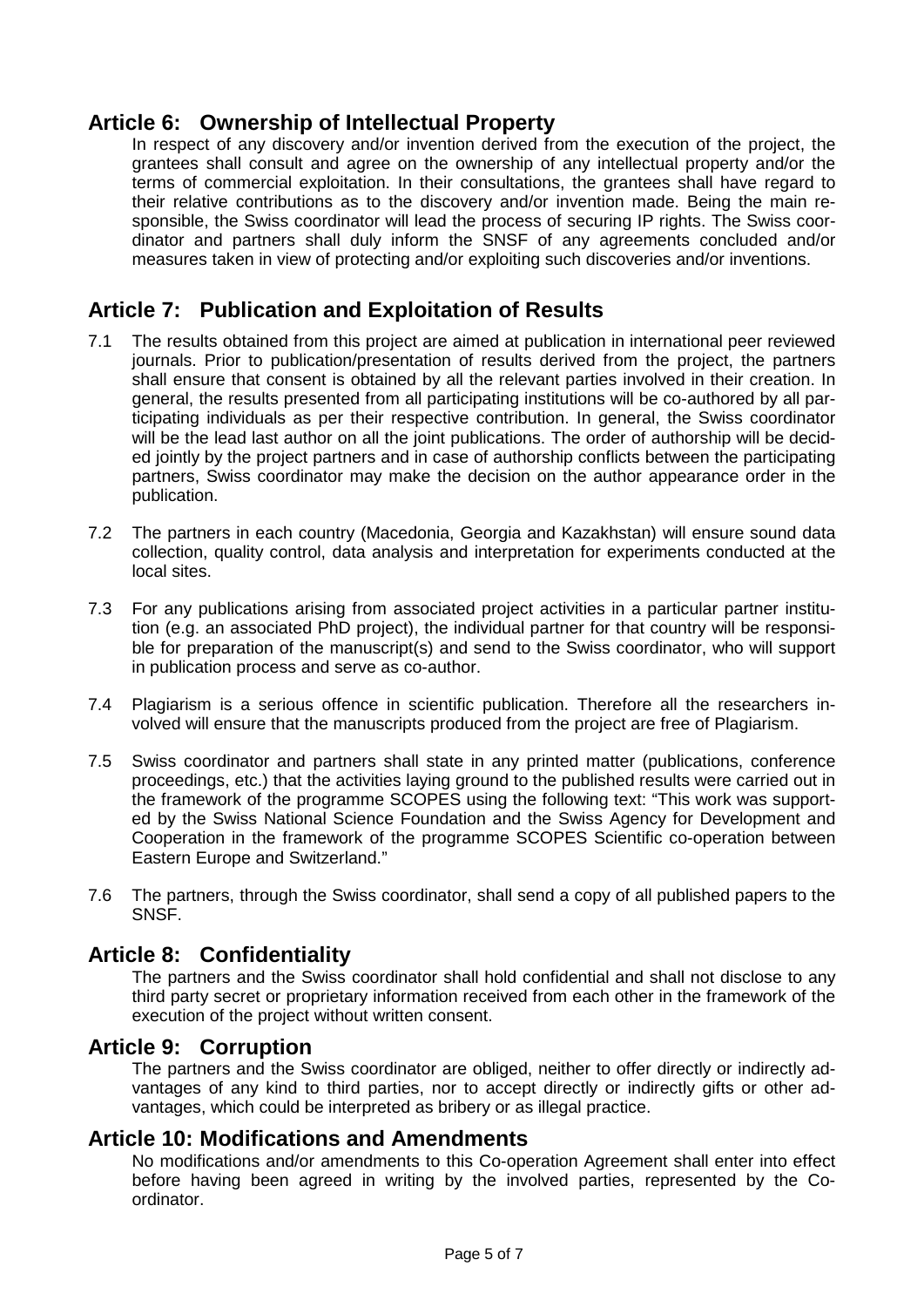tions of any terms and conditions of this Co-operation Agreement by the involved parties, the In the case of any improper use of the allocation made to each partner country or of viola-Swiss coordinator is entitled to terminate the Co-operation Agreement with immediate effect. to stop further payments and to take any appropriate action in order to remedy and/or mitigate damages.

#### Article 12: Entry into Force and Termination

This Co-operation Agreement shall enter into force upon signature by the coordinator and the partners. The Cooperation Agreement shall end upon fulfilment of all contractual obligations by the parties.

#### **Article 13: Applicable Law and Jurisdiction**

The Cooperation Agreement shall in all respects be governed by the Laws of Switzerland. In case of any difference and/or dispute with respect to the Co-operation Agreement, the Parties shall endeayour to reach an amicable resolution of such difference and/or dispute. Failing such efforts, the difference and/or dispute shall be settled by the competent courts in<br>Switzerland

#### **Slanature of Swiss coordinator:**

 $Date: 5.08.2014$  Place:  $ZURICH$ 

a.

Dr. Navreet Bhullar **ЕТН Zurich** Swiss coordinator -SCOPES prolect IZ73Z0 152374 / 1

Signature of each partner:

Date: 6.08.2014 Place:  $S_{KOP}/E$ 

Dr. Ljupcho Jankuloski

Laboratory of Genetics, Department of Genetics and Plant Breeding, Faculty of Agriculture Sciences and Food, 1000 Skopje, Macedonia

Date:  $7.0820$  / Place:  $\overline{b}$ ,  $\overline{t}$   $\overline{c}$ )

Dr. David Bedoshvili Agricultural University of Georgia, Tbilisi, Georgia

exercice

Date:  $7.08.2014$  Place:  $\text{Ham}_{4}$ 

Dr. Saule Sagindikovna Kenzhebayeva Al-Faraby Kazakh State National University, 480078, Almaty, Kazakhstan